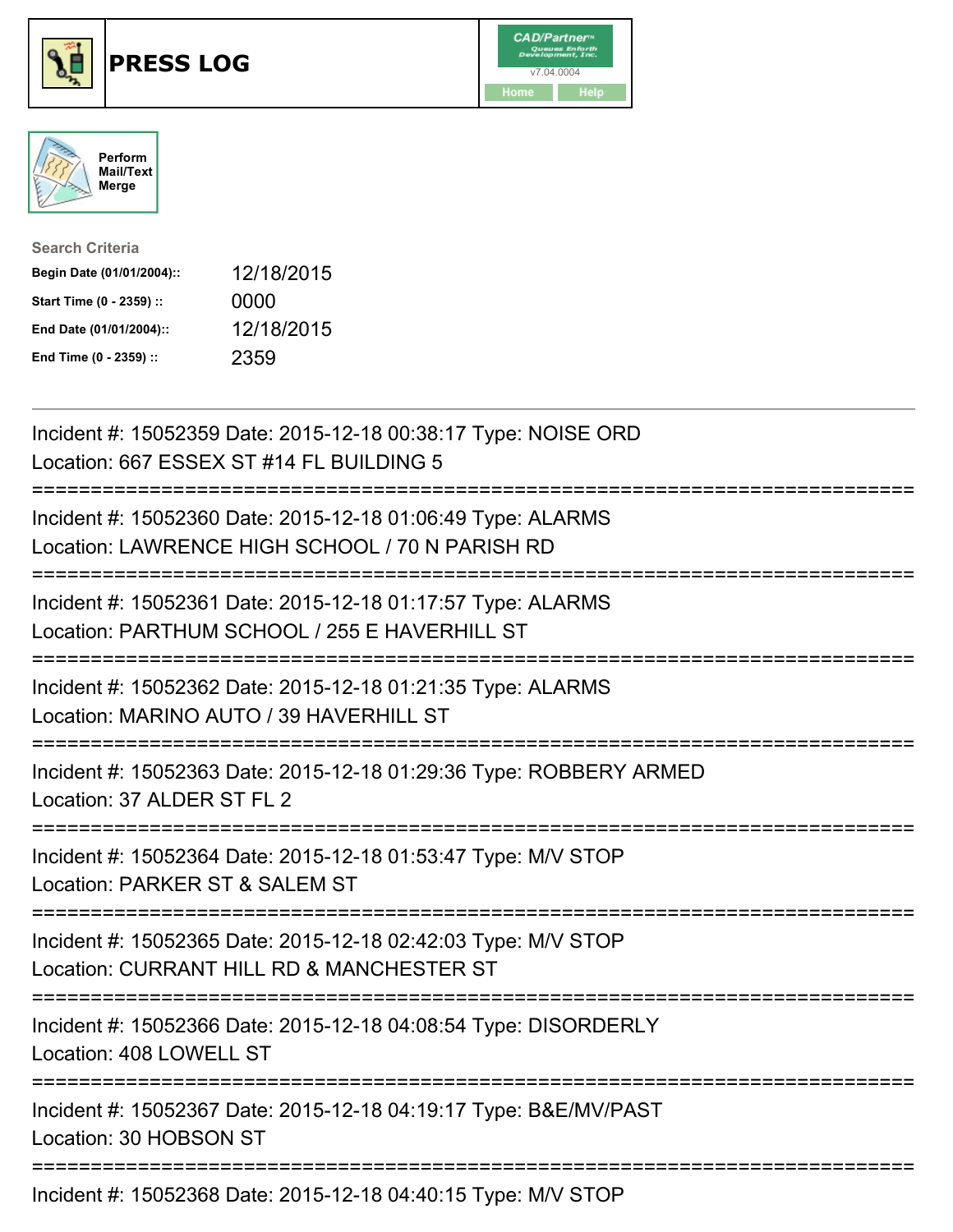| Location: PARKER ST & SPRINGFIELD ST                                                                                                |
|-------------------------------------------------------------------------------------------------------------------------------------|
| Incident #: 15052369 Date: 2015-12-18 05:06:11 Type: ALARMS<br>Location: BRITISH CLUB / 80 CAMBRIDGE ST<br>===================      |
| Incident #: 15052370 Date: 2015-12-18 05:29:40 Type: MEDIC SUPPORT<br>Location: 105 FARNHAM ST<br>-----------------------------     |
| Incident #: 15052371 Date: 2015-12-18 05:32:45 Type: BUILDING CHK<br>Location: PACIFIC MILLS / 300 CANAL ST                         |
| Incident #: 15052372 Date: 2015-12-18 06:43:56 Type: MEDIC SUPPORT<br>Location: 60 AMHERST ST                                       |
| Incident #: 15052373 Date: 2015-12-18 06:45:52 Type: ALARMS<br>Location: O'MAHONEY CO. / 175 MARKET ST<br>:======================== |
| Incident #: 15052374 Date: 2015-12-18 06:56:35 Type: MEDIC SUPPORT<br>Location: 248 BROADWAY #407                                   |
| Incident #: 15052375 Date: 2015-12-18 07:01:00 Type: MAL DAMAGE<br>Location: 268 HAVERHILL ST<br>----------------------             |
| Incident #: 15052376 Date: 2015-12-18 07:05:58 Type: PARK & WALK<br>Location: 205 BROADWAY                                          |
| Incident #: 15052377 Date: 2015-12-18 07:34:20 Type: M/V STOP<br>Location: AMES ST & WATER ST                                       |
| Incident #: 15052378 Date: 2015-12-18 07:39:30 Type: M/V STOP<br>Location: AMES ST & WATER ST                                       |
| Incident #: 15052379 Date: 2015-12-18 07:45:08 Type: TRESPASSING<br>Location: 141 AMESBURY ST FL 6                                  |
| Incident #: 15052380 Date: 2015-12-18 07:45:32 Type: M/V STOP<br>Location: AMES ST & WATER ST                                       |
| Incident #: 15052381 Date: 2015-12-18 07:58:23 Type: CLOSE STREET<br>Location: AVON ST & JACKSON ST                                 |
| Incident #: 15052382 Date: 2015-12-18 08:00:21 Type: CLOSE STREET                                                                   |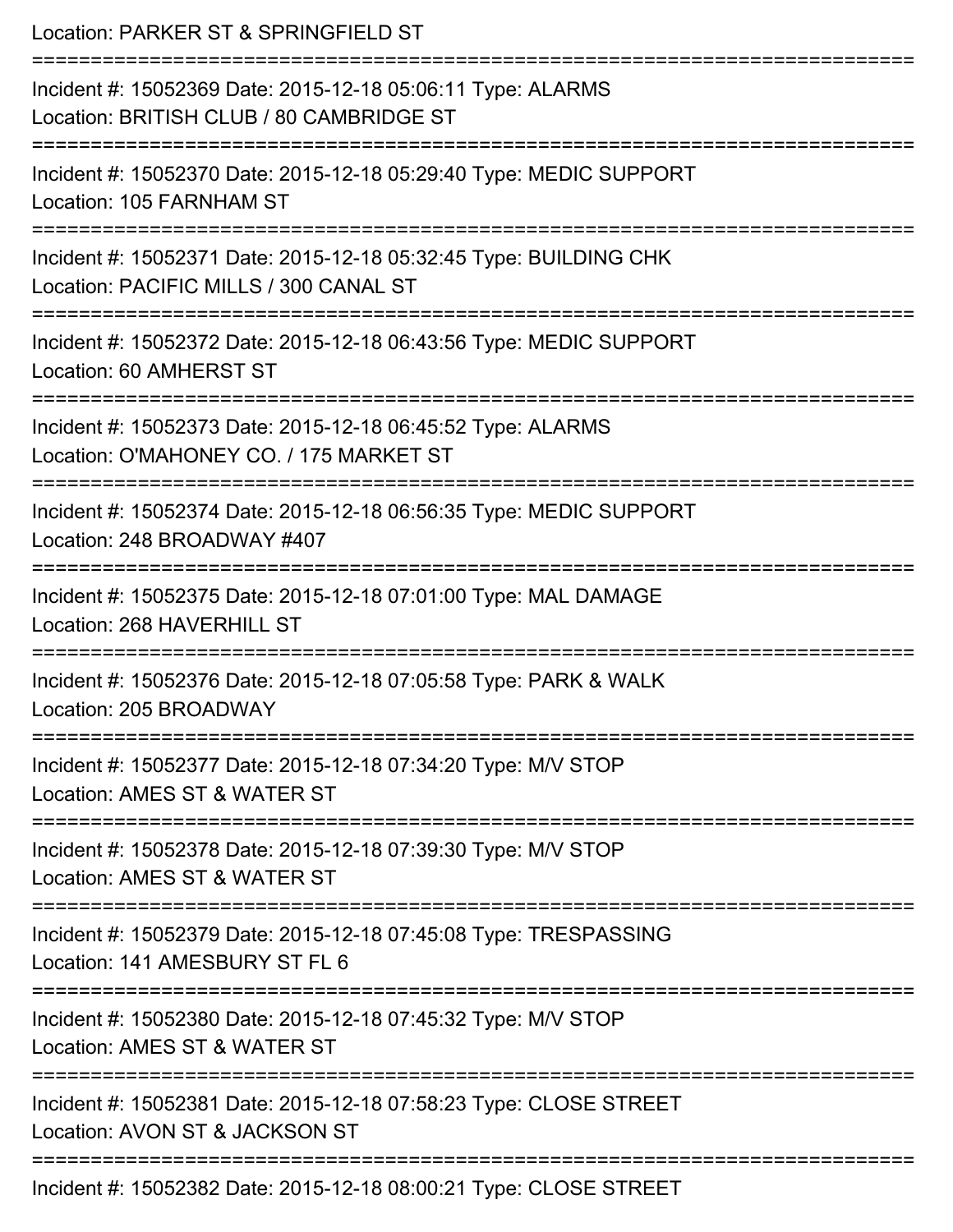| Incident #: 15052383 Date: 2015-12-18 08:05:56 Type: 209A/SERVE<br>Location: 277 LAWRENCE ST FL 1ST            |
|----------------------------------------------------------------------------------------------------------------|
| Incident #: 15052384 Date: 2015-12-18 08:12:10 Type: 209A/SERVE<br>Location: 167 LAWRENCE ST                   |
| Incident #: 15052385 Date: 2015-12-18 08:22:32 Type: 209A/SERVE<br>Location: 25 SPRUCE ST                      |
| Incident #: 15052386 Date: 2015-12-18 08:26:08 Type: 209A/SERVE<br>Location: 194 PARK ST                       |
| Incident #: 15052387 Date: 2015-12-18 08:32:41 Type: SEX OFF. PAST<br>Location: 13 PORTLAND ST                 |
| Incident #: 15052388 Date: 2015-12-18 09:10:34 Type: AUTO ACC/NO PI<br>Location: 72 UNION ST                   |
| Incident #: 15052389 Date: 2015-12-18 09:10:53 Type: MEDIC SUPPORT<br>Location: 164 SALEM ST #1R               |
| Incident #: 15052390 Date: 2015-12-18 09:24:56 Type: INVEST CONT<br>Location: 67 WINTHROP AV                   |
| Incident #: 15052391 Date: 2015-12-18 09:59:01 Type: SUS PERS/MV<br>Location: SENIOR CENTER / 155 HAVERHILL ST |
| Incident #: 15052392 Date: 2015-12-18 10:00:30 Type: PARK & WALK<br>Location: BRADFORD ST & BROADWAY           |
| Incident #: 15052393 Date: 2015-12-18 10:32:38 Type: PARK & WALK<br>Location: BRADFORD ST & BROADWAY           |
| Incident #: 15052394 Date: 2015-12-18 10:33:06 Type: PARK & WALK<br>Location: BRADFORD ST & BROADWAY           |
| Incident #: 15052395 Date: 2015-12-18 10:34:11 Type: 209A/SERVE<br>Location: 625 ANDOVER ST                    |
| Incident #: 15052397 Date: 2015-12-18 10:48:07 Type: 209A/SERVE                                                |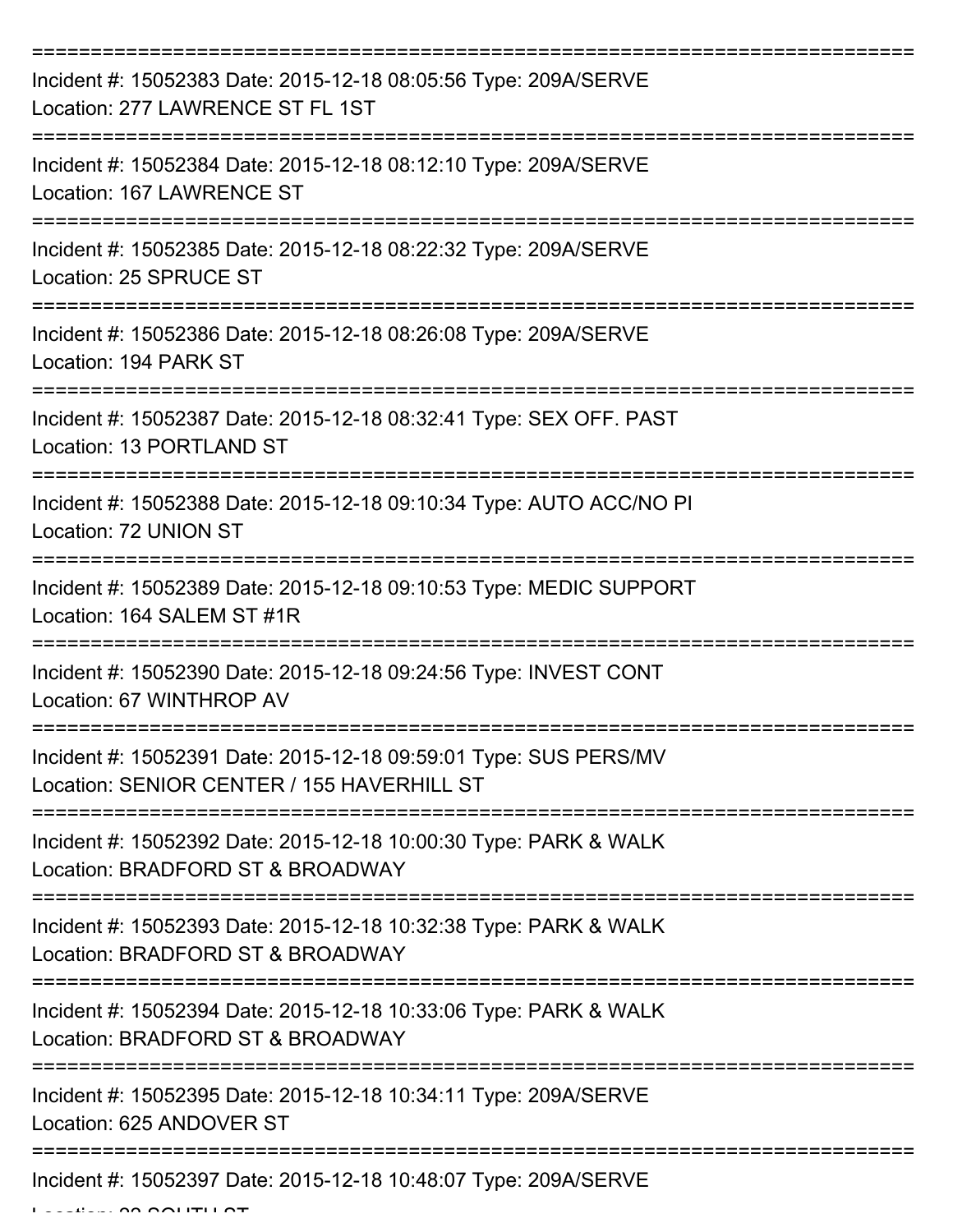| Incident #: 15052396 Date: 2015-12-18 10:48:19 Type: NOTIFICATION<br>Location: 315 LAWRENCE ST FL 1ST |
|-------------------------------------------------------------------------------------------------------|
| Incident #: 15052398 Date: 2015-12-18 10:57:21 Type: INVESTIGATION<br>Location: 90 LOWELL ST          |
| Incident #: 15052399 Date: 2015-12-18 10:57:48 Type: 209A/SERVE<br>Location: 131 FARNHAM ST           |
| Incident #: 15052400 Date: 2015-12-18 10:57:57 Type: MISSING PERS<br>Location: 19 SHERIDAN ST         |
| Incident #: 15052401 Date: 2015-12-18 11:22:53 Type: 209A/SERVE<br>Location: 5 ROYAL ST               |
| Incident #: 15052402 Date: 2015-12-18 11:24:07 Type: ASSIST FIRE<br>Location: 122 MYRTLE              |
| Incident #: 15052403 Date: 2015-12-18 11:29:07 Type: THREATS<br>Location: DENNYS / 160 WINTHROP AV    |
| Incident #: 15052404 Date: 2015-12-18 11:32:47 Type: 209A/SERVE<br>Location: 53 BELLEVUE ST           |
| Incident #: 15052405 Date: 2015-12-18 11:36:35 Type: TOW/REPOSSED<br>Location: 8 INMAN ST             |
| Incident #: 15052406 Date: 2015-12-18 11:57:58 Type: INVESTIGATION<br>Location: 90 LOWELL ST          |
| Incident #: 15052407 Date: 2015-12-18 11:58:29 Type: INVESTIGATION<br>Location: 90 LOWELL ST          |
| Incident #: 15052408 Date: 2015-12-18 12:22:43 Type: M/V STOP<br>Location: CAMBRIDGE ST & S UNION ST  |
| Incident #: 15052410 Date: 2015-12-18 12:29:41 Type: FRAUD<br>Location: 79 ABBOTT ST                  |
| Incident #: 15052409 Date: 2015-12-18 12:30:01 Type: DISTURBANCE                                      |

Location: 635 ESSEY ST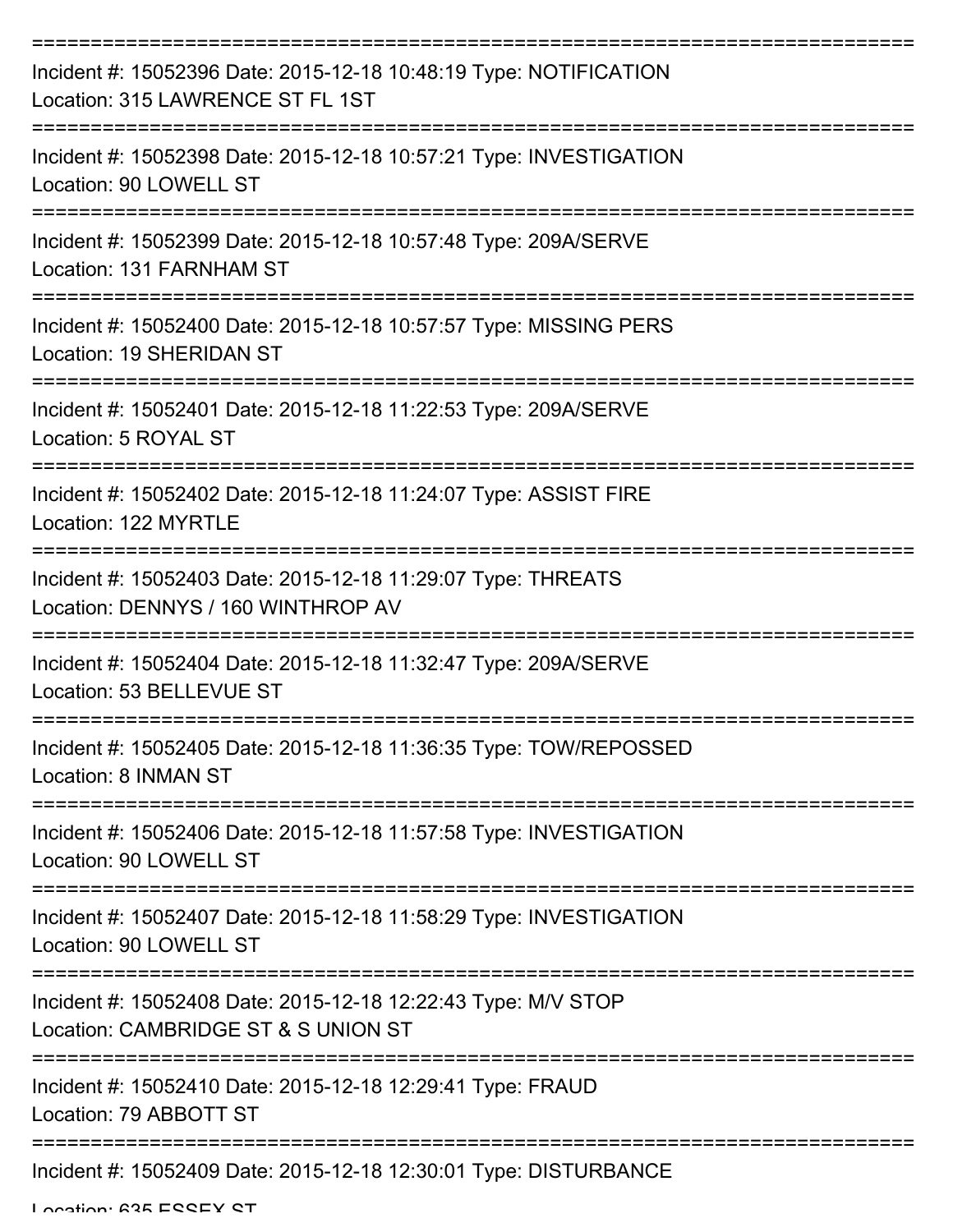| Incident #: 15052411 Date: 2015-12-18 12:44:10 Type: ANIMAL COMPL<br>Location: 120 HOWARD ST #11<br>===================================  |
|------------------------------------------------------------------------------------------------------------------------------------------|
| Incident #: 15052412 Date: 2015-12-18 12:44:17 Type: LOST PROPERTY<br>Location: 31 EXCHANGE ST<br>------------------<br>---------------- |
| Incident #: 15052413 Date: 2015-12-18 12:48:29 Type: KEEP PEACE<br>Location: 100 FOSTER ST                                               |
| Incident #: 15052414 Date: 2015-12-18 13:15:09 Type: CK WELL BEING<br>Location: 280 HAVERHILL ST                                         |
| Incident #: 15052415 Date: 2015-12-18 13:18:34 Type: LARCENY/PROG<br>Location: 155 SPRUCE ST                                             |
| Incident #: 15052416 Date: 2015-12-18 13:30:01 Type: DRUG VIO<br>Location: HALL ST & THORNDIKE ST                                        |
| Incident #: 15052417 Date: 2015-12-18 13:41:15 Type: LARCENY/PROG<br>Location: 155 SPRUCE ST                                             |
| Incident #: 15052418 Date: 2015-12-18 13:43:59 Type: M/V STOP<br>Location: BUNKERHILL ST & PARK ST                                       |
| Incident #: 15052419 Date: 2015-12-18 14:10:06 Type: ALARM/BURG<br>Location: GLENN GARY CONTRACTING / 26 ISLAND ST                       |
| Incident #: 15052420 Date: 2015-12-18 14:12:54 Type: MAL DAMAGE<br>Location: 57 DORCHESTER ST FL 2                                       |
| Incident #: 15052421 Date: 2015-12-18 14:20:01 Type: COURT DOC SERVE<br>Location: 197 BRUCE ST                                           |
| Incident #: 15052422 Date: 2015-12-18 14:27:26 Type: DRUG VIO<br>Location: 320 S BROADWAY                                                |
| Incident #: 15052423 Date: 2015-12-18 14:42:29 Type: WARRANT SERVE<br>Location: SOUTH UNION & SALEM                                      |
| Incident #: 15052424 Date: 2015-12-18 14:44:08 Type: AUTO ACC/NO PI<br>Location: ANDOVER ST & NEWTON ST                                  |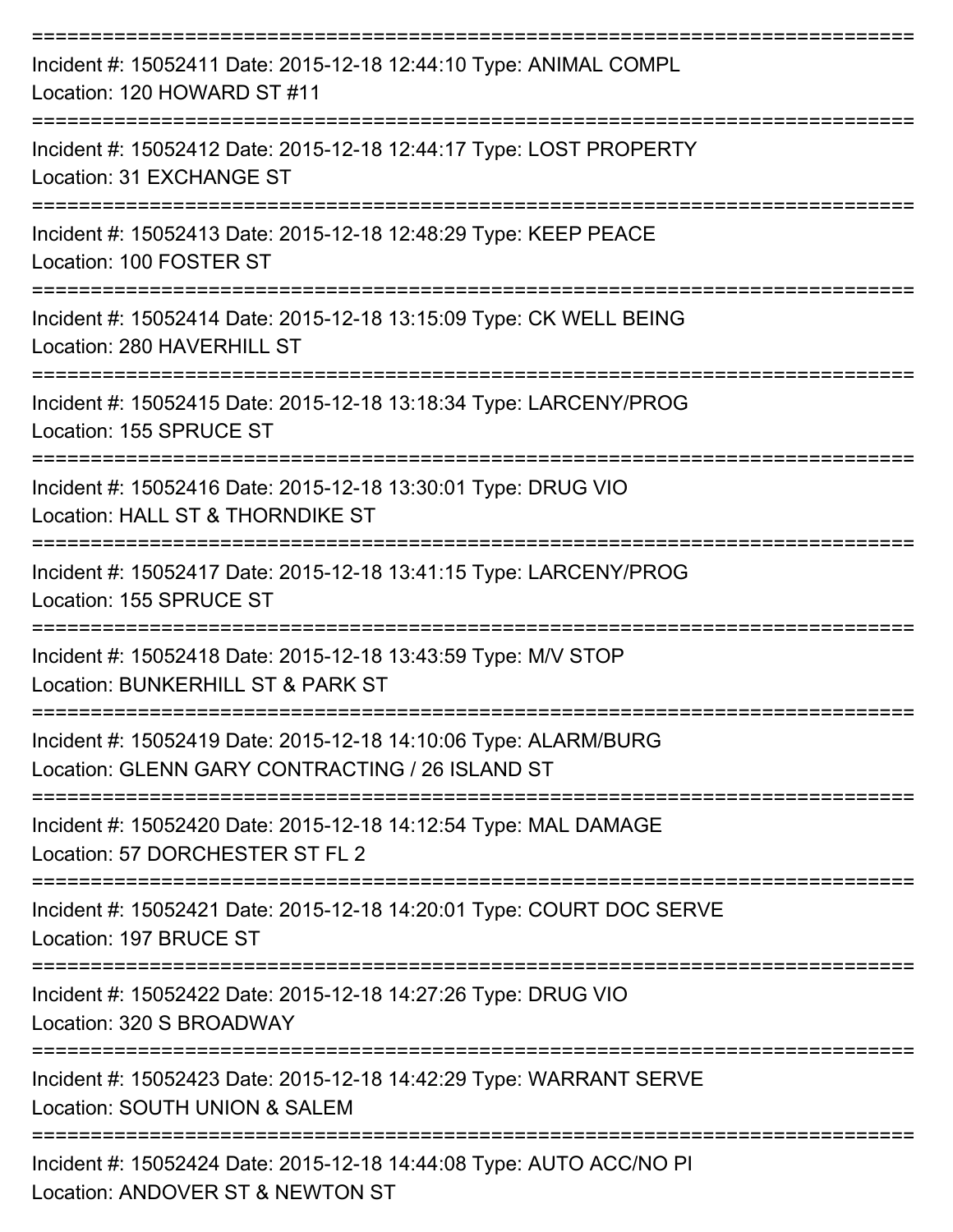| Incident #: 15052425 Date: 2015-12-18 15:17:09 Type: M/V STOP<br>Location: BROADWAY & COMMON ST                                         |
|-----------------------------------------------------------------------------------------------------------------------------------------|
| .====================================<br>Incident #: 15052426 Date: 2015-12-18 15:21:39 Type: INVESTIGATION<br>Location: 310 LOWELL ST  |
| Incident #: 15052427 Date: 2015-12-18 15:24:43 Type: INVESTIGATION<br>Location: 44 BRADFORD ST #1A<br>================================= |
| Incident #: 15052428 Date: 2015-12-18 15:31:47 Type: SUS PERS/MV<br>Location: 14 EVERETT ST                                             |
| Incident #: 15052429 Date: 2015-12-18 15:55:31 Type: ALARM/BURG<br>Location: 92 LEROY AV                                                |
| Incident #: 15052430 Date: 2015-12-18 16:19:36 Type: AUTO ACC/PED<br>Location: 117 BERKELEY ST                                          |
| :==================<br>Incident #: 15052431 Date: 2015-12-18 16:48:33 Type: MEDIC SUPPORT<br><b>Location: S UNION ST</b>                |
| Incident #: 15052432 Date: 2015-12-18 17:18:17 Type: ALARM/BURG<br>Location: 7 DANA ST                                                  |
| Incident #: 15052433 Date: 2015-12-18 17:18:49 Type: MV/BLOCKING<br>Location: 16 PROSPECT CT                                            |
| Incident #: 15052434 Date: 2015-12-18 17:28:03 Type: SHOPLIFTING<br>Location: WALGREENS / 135 BROADWAY                                  |
| Incident #: 15052435 Date: 2015-12-18 17:35:23 Type: SUS PERS/MV<br>Location: 165 LAWRENCE ST                                           |
| Incident #: 15052436 Date: 2015-12-18 17:39:32 Type: DK (DRUNK)<br>Location: HAYES TAVERN INC / 167 S UNION ST                          |
| Incident #: 15052437 Date: 2015-12-18 17:52:14 Type: M/V STOP<br>Location: BAILEY ST & PARKER ST                                        |
| Incident #: 15052438 Date: 2015-12-18 17:57:24 Type: DOMESTIC/PROG<br>Location: 61 TENNEY ST FL 2                                       |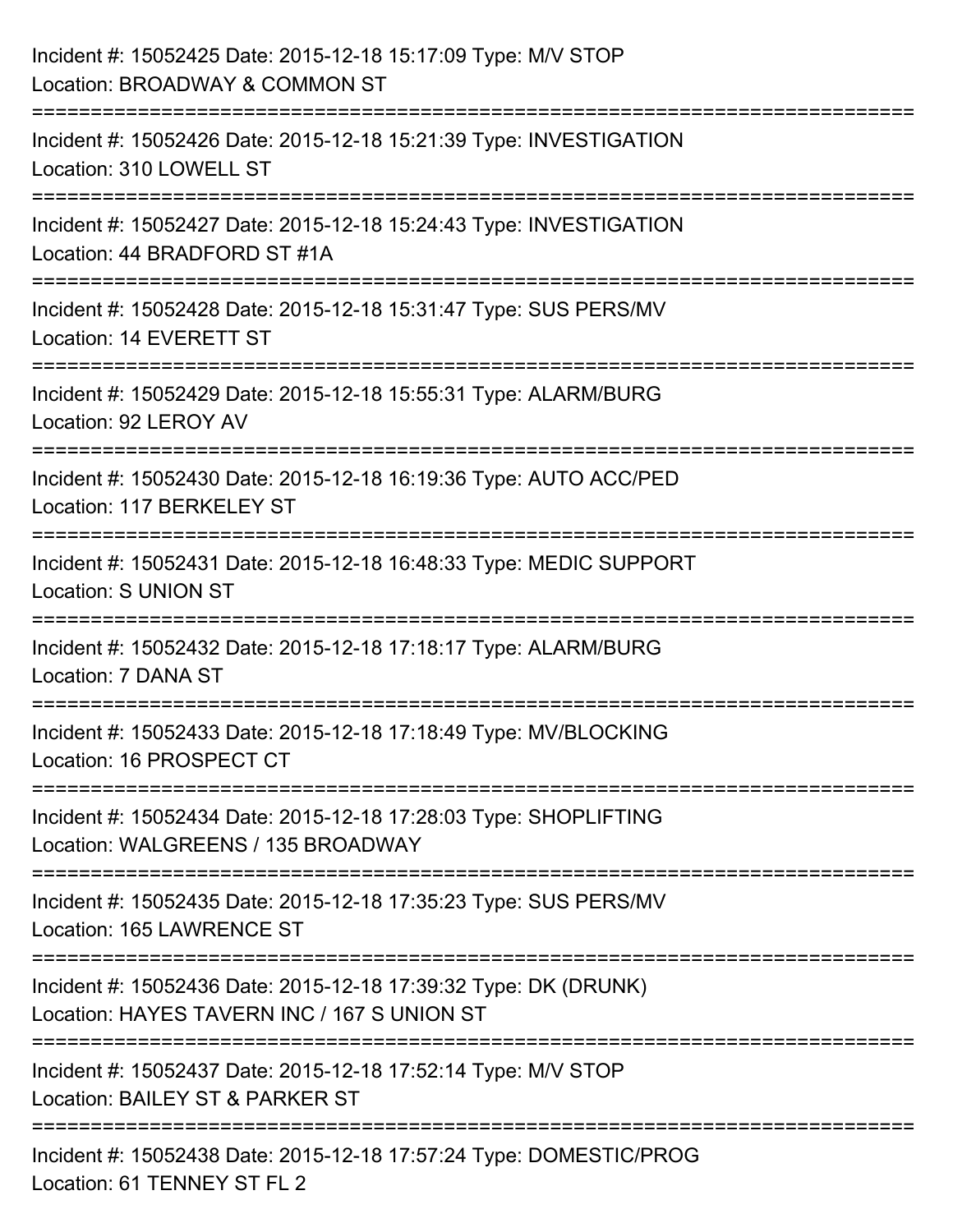| Incident #: 15052439 Date: 2015-12-18 18:06:00 Type: M/V STOP<br>Location: ABBOTT ST & FOSTER ST                                                         |
|----------------------------------------------------------------------------------------------------------------------------------------------------------|
| Incident #: 15052440 Date: 2015-12-18 18:11:51 Type: KEEP PEACE<br>Location: 30 PARK ST FL 3                                                             |
| Incident #: 15052441 Date: 2015-12-18 18:17:32 Type: SUS PERS/MV<br>Location: ESSEX ST & WINTER ST<br>===========================                        |
| Incident #: 15052442 Date: 2015-12-18 18:26:36 Type: ALARM/BURG<br>Location: 4 PROCTOR RD                                                                |
| Incident #: 15052443 Date: 2015-12-18 18:33:36 Type: A&B PAST<br>Location: 1 GENERAL ST #RM 13                                                           |
| Incident #: 15052444 Date: 2015-12-18 19:25:30 Type: ALARM/BURG<br>Location: TARBOX SCHOOL / 59 ALDER ST                                                 |
| Incident #: 15052445 Date: 2015-12-18 19:29:35 Type: HIT & RUN M/V<br>Location: BROADWAY PLAZA INSURANCE / 310 BROADWAY<br>:============================ |
| Incident #: 15052446 Date: 2015-12-18 19:53:31 Type: DISTURBANCE<br>Location: 87 ALDER ST FL 3                                                           |
| Incident #: 15052447 Date: 2015-12-18 20:01:33 Type: INVESTIGATION<br>Location: 13 DUCKETT AV                                                            |
| Incident #: 15052448 Date: 2015-12-18 20:04:34 Type: FIGHT<br>Location: 132 NEWBURY ST FL 3                                                              |
| Incident #: 15052449 Date: 2015-12-18 20:09:34 Type: ASSSIT OTHER PD<br>Location: 32 BRADFORD ST #1                                                      |
| Incident #: 15052450 Date: 2015-12-18 20:34:59 Type: 209A/SERVE<br>Location: 235 BROADWAY #22                                                            |
| Incident #: 15052451 Date: 2015-12-18 20:37:03 Type: MV/BLOCKING<br>Location: KINGSTON ST & NEWTON ST                                                    |
| Incident #: 15052452 Date: 2015-12-18 21:06:34 Type: LOCKOUT<br>Location: 66 HAMPSHIRE ST                                                                |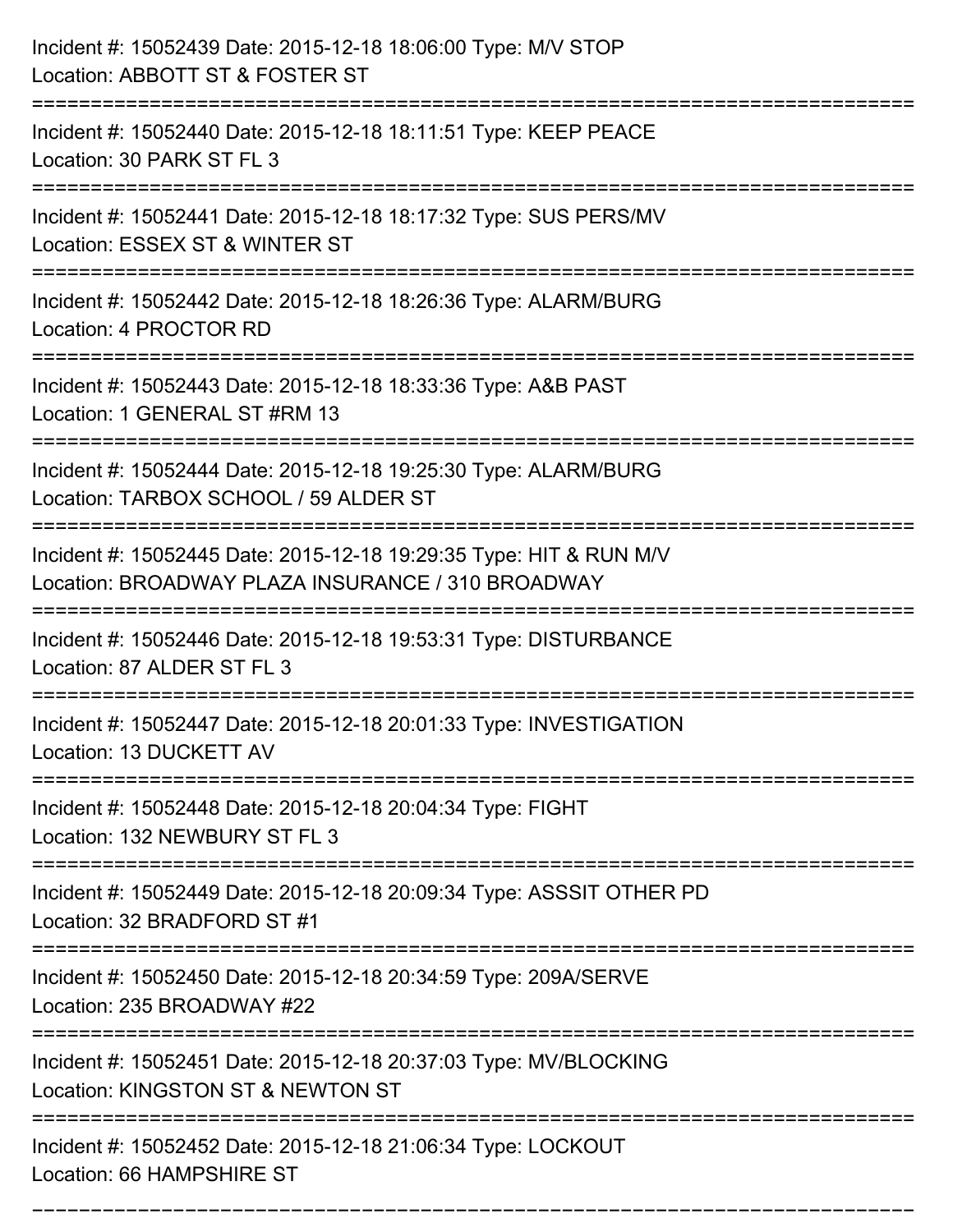| Incident #: 15052453 Date: 2015-12-18 21:31:53 Type: NOISE ORD<br>Location: 48 SARATOGA ST FL 1                           |
|---------------------------------------------------------------------------------------------------------------------------|
| Incident #: 15052454 Date: 2015-12-18 21:38:34 Type: DOMESTIC/PROG<br>Location: 120 HOWARD ST #9                          |
| Incident #: 15052455 Date: 2015-12-18 21:42:49 Type: M/V STOP<br>Location: 205 BROADWAY                                   |
| Incident #: 15052456 Date: 2015-12-18 21:46:22 Type: AUTO ACC/NO PI<br>Location: PARK ST & SPRUCE ST                      |
| Incident #: 15052457 Date: 2015-12-18 21:57:40 Type: M/V STOP<br>Location: GRAFTON ST & S UNION ST<br>=================== |
| Incident #: 15052458 Date: 2015-12-18 22:06:50 Type: DISTURBANCE<br>Location: 12 ROWE ST                                  |
| Incident #: 15052459 Date: 2015-12-18 22:16:58 Type: M/V STOP<br>Location: 381 BROADWAY                                   |
| Incident #: 15052460 Date: 2015-12-18 22:20:52 Type: DISTURBANCE<br>Location: 59 BROOKFIELD ST FL 3                       |
| Incident #: 15052461 Date: 2015-12-18 22:21:27 Type: M/V STOP<br>Location: GORHAM ST & S BROADWAY                         |
| Incident #: 15052462 Date: 2015-12-18 22:25:25 Type: DISTURBANCE<br>Location: 14 ROWE ST                                  |
| Incident #: 15052463 Date: 2015-12-18 22:36:06 Type: CK WELL BEING<br>Location: 807 ESSEX ST FL 3                         |
| Incident #: 15052464 Date: 2015-12-18 22:38:01 Type: M/V STOP<br>Location: 570 HAVERHILL ST                               |
| Incident #: 15052465 Date: 2015-12-18 22:55:10 Type: M/V STOP<br>Location: BROADWAY & ESSEX ST                            |
| Incident #: 15052466 Date: 2015-12-18 23:03:16 Type: M/V STOP<br>Location: APPLETON ST & ESSEX ST                         |
|                                                                                                                           |